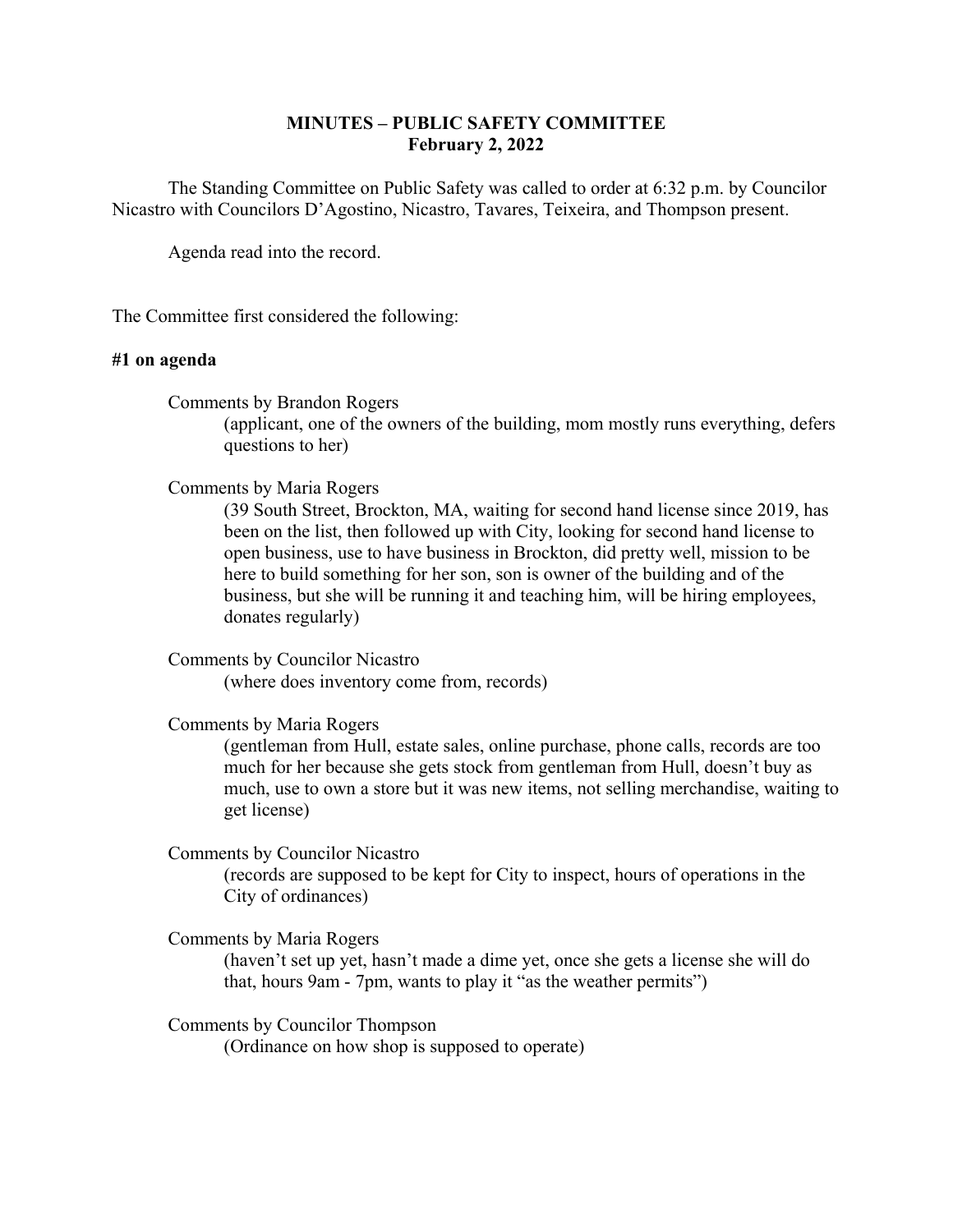Comments by Maria Rogers

(no but ready to follow the rules, has previously operated a store in Brockton, didn't know, here for City to teach her)

Comments by Councilor Thompson

(standards, not responsibility to teach to set up business or how to operate, expectation to be informed of what the ordinances are and responsibilities, not opened, items at the property?)

- Comments by Maria Rogers (here to follow rules, yes because of the warehouse in the back)
- Comments by Councilor Thompson (how long have you been acquiring items?)

Comments by Maria Rogers (about a year)

- Comments by Councilor Thompson (City involvement at property, not in compliance with cleanliness/orderliness of property)
	- Comments by Maria Rogers

(so what they say, what is said on the paper is not true, some stuff outside that she needs to sell, they are covered, needs to have a talk with James)

Comments by Councilor Thompson

(concerned about violations, property is not in compliance with ordinances, efforts to enter property are not permitted, court intervention, reflects poorly on application, asked if she was aware of 3 separate orders to clean the property)

Comments by Maria Rogers

(says she didn't know about any of this until yesterday, hasn't had a reason to be there, blocked with snow, need time to clean, trying to start a business, untrue that things are on the sidewalk, south street is all cleaned out, said she was not aware of orders to clean)

Comments by Councilor Thompson

(notice of non-inspection, follow ups, and then court process, City had to come to clean South Street property)

Comments by Maria Rogers

(got rid of a lot of stuff without her permission, lost a lot of money to please the City)

Comments by Councilor Teixeira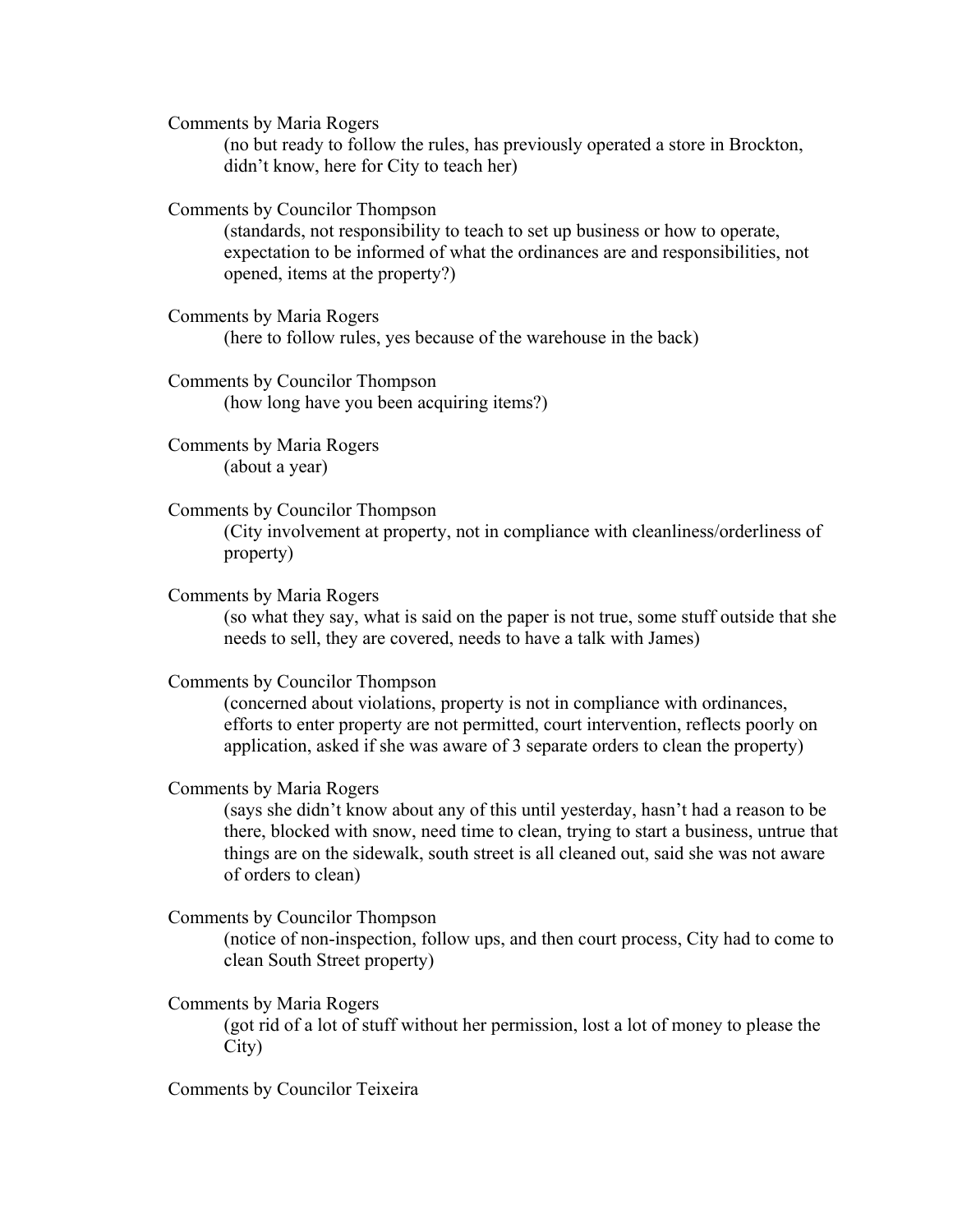(any violations at 181 Clinton Street?)

Comments by Maria Rogers

(no, found letter tagged to door, Zoom court on February 18, says will get 30 days, will work with James)

Comments by Councilor D'Agostino (clarify that access was not given)

Comments by Maria Rogers (snowed in, will call after it's cleaned out)

#### Comments by Councilor D'Agostino

 street from a school, concerned about it, why should a license be granted) (violation history, starting to see the same thing happen at 181 Clinton Street, with the history at South Street and history at Clinton Street, will be across the

### Comments by Maria Rogers

(honest woman, owned homes, businesses, given to the community, upstanding citizen, licensed family daycare provider, Jim might be trying to prove himself, coming at the property owners and business owners the wrong way, we should want communication and build for the city, more taxes for the city, employ other people, harassed, neighbors call to make her life miserable, doing this for her son, history of car accident and learning to walk again, owned a trucking company, retail shop, first Cape Verde woman to start a business in the City, did it all on her on by herself, good stuff in her yard that all got thrown away, help from Maria Tavares, knows she was being harassed, afraid when someone comes to the door)

Comments by Councilor D'Agostino

(thanks applicant for sharing her story, concerned about comment she made about "why can't we do whatever we want on our property", need to be good neighbors, obligation of business owners)

# Comments by Councilor Tavares

(thanks Maria for being here, question regarding letters for inspection, do you know why you received the order)

Comments by Maria Rogers (was not explained)

### Comments by Councilor Tavares

(experience at board of Health, old furniture, explained wanted to have secondhand store, this was her dream, case was closed, trained Jim, save things on the back yard, thinking about her country, always want to save it, does not understand if she does not have a complaint why was she getting an inspection)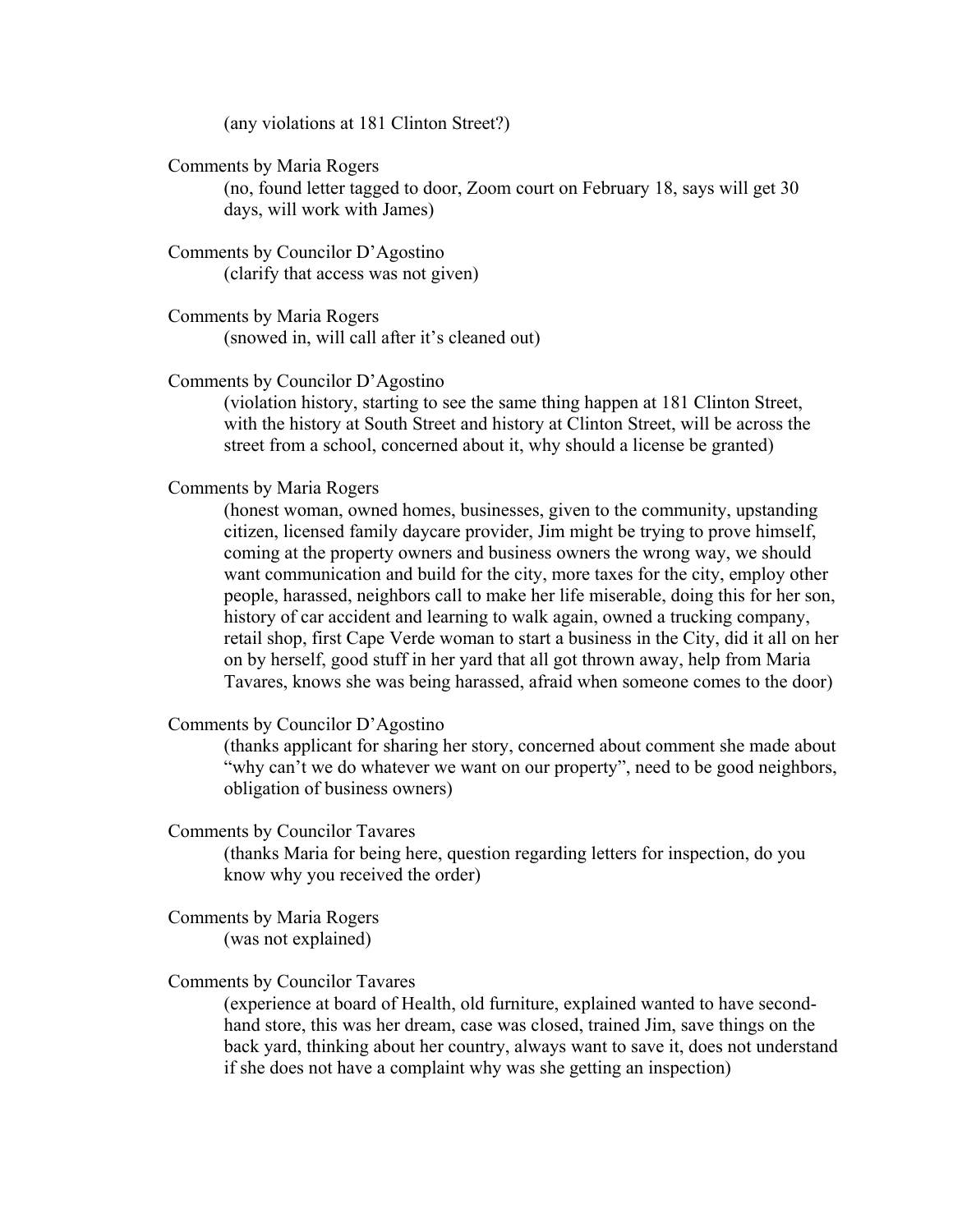Comments by Councilor Nicastro

(letters and narrative provided by Board of Health, 2 for 181 Clinton Street in 2021, went to Court in early January to institute a complaint)

Comments by Maria Rogers

(Jim is going to give her 30 days when they get to court, she has no problem with that, just got notice 2 days ago about the Court case)

Comments by Councilor Nicastro (thanks the applicant)

No one else to speak in favor. No one else to speak against.

> Comments by Councilor Nicastro (vote to have Mr. Depina from the Building Department to speak)

Motion by Councilor Nicastro to have Mr. Depina Speak, 2<sup>nd</sup> by Councilor D'Agostino. Motion carried unanimously.

Comments by Mr. Depina

(complaint listed that there was items littered through-out the yard, going back to August 2021, 90% of yard covered in items, covered in tarp, looked at Code, property was in violation of zoning regulation, all materials are to be stored in a shop, no outside storage allowed in C2 zone, violation notice posted, call Ms. Rogers in August, spoke to her about the violation, told her about the position on outside storage, was told about hard ship and told about license to sell second hand licenses, informed on compliance, two weeks later halted violations and fine given that she was petition the Council for a license and other issue with 39 South Street, snowed in but items still remain in the yard)

Comments by Councilor Nicastro

(you did go by yesterday? Merchandise outside the fence?)

Comments by Mr. Depina

(yes, ordinance says everything is suppose to be inside the building)

Comments by Councilor D'Agostino (39 South street, multiple dumpsters?)

Comments by Mr. Depina (yes, board of health involved, several 30 yard dumpsters were hauled off)

Comments by Councilor Thompson

(August of 2021 informed of violation at 181 Clinton on the open space, how did you notify her?)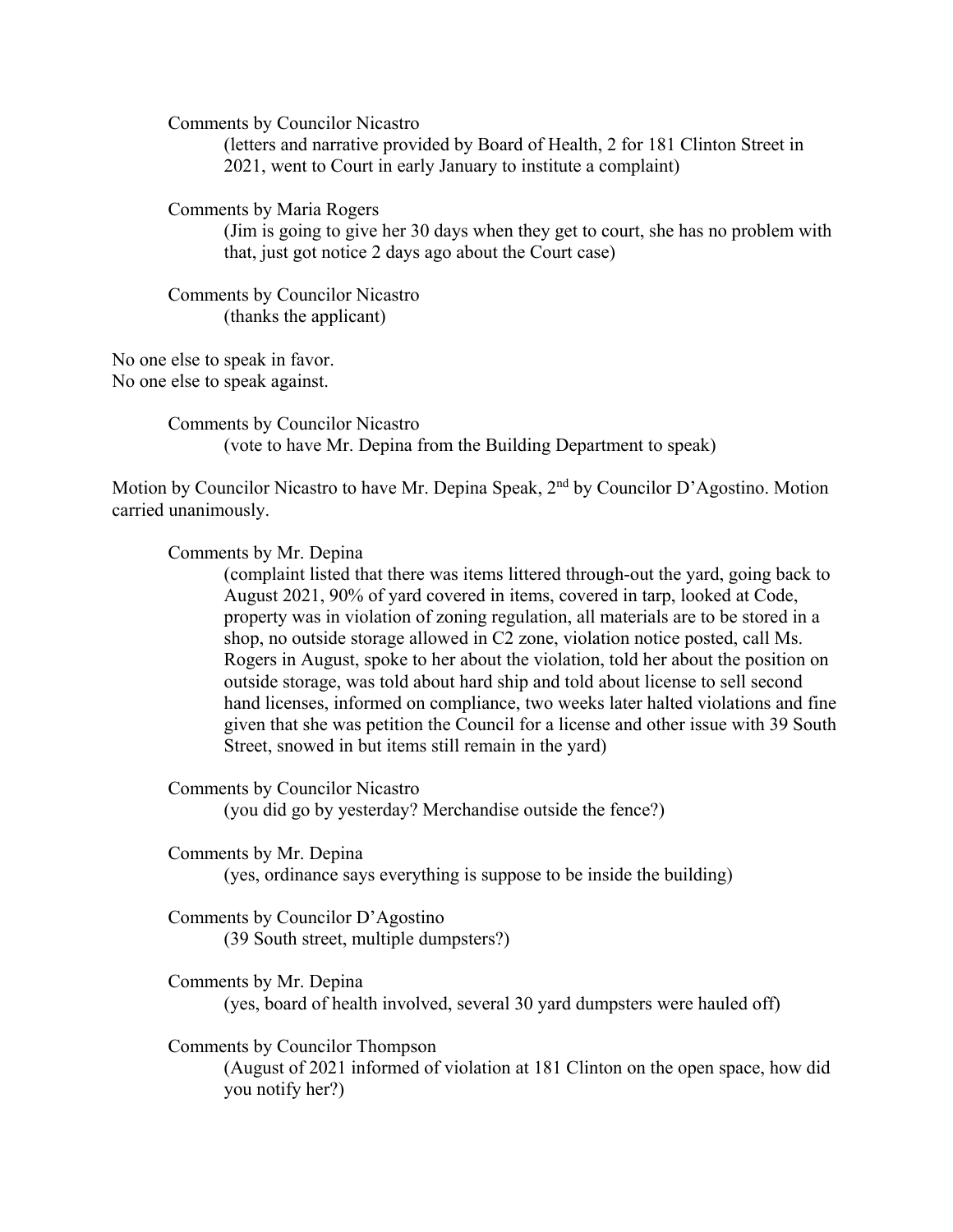Comments by Mr. Depina

(correct, never had access to inside, called her and posted a notice of violation, she disagreed that she couldn't have a business and not store items outside, notice makes specific of what the ordinance states and what the violation is, notice of violation posted at time of inspection, before phone call, let her know about petition for a variance, no other communication)

Comments by Councilor Thompson (Jim Doucette actions?)

Comments by Mr. Depina (yes, in September 2021, Jim issued an order to remove the items in the yard)

Comments by Councilor Thompson (has she ever come into compliance?)

Comments by Mr. Depina (no)

Comments by Councilor Thompson (how does gaining a license change? Will the property still be in non-compliance)

Comments by Mr. Depina

(she would still be out of compliance, time period to come into compliance, there are items on the side-walk in the front of the building, building department desires to help bring her into compliance)

Comments by Councilor Thompson (reasonable amount of time?)

Comments by Mr. Depina (usually 2 weeks, have to show some time of effort)

Comments by Councilor Nicastro (second hand article ordinance requires ability of City to be able to come in and inspect at any time, application is dated after August and September violations)

Clerk read email of Deputy Chief Edward R. Williams, Jr. into the record. (copies attached at end of minutes)

Comments by Councilor Nicastro

(Ward councilor, neighbor calls about condition of property and tarped stuff that is outside and on side walk, drives by often, infestation of rodents believed to be coming from the property)